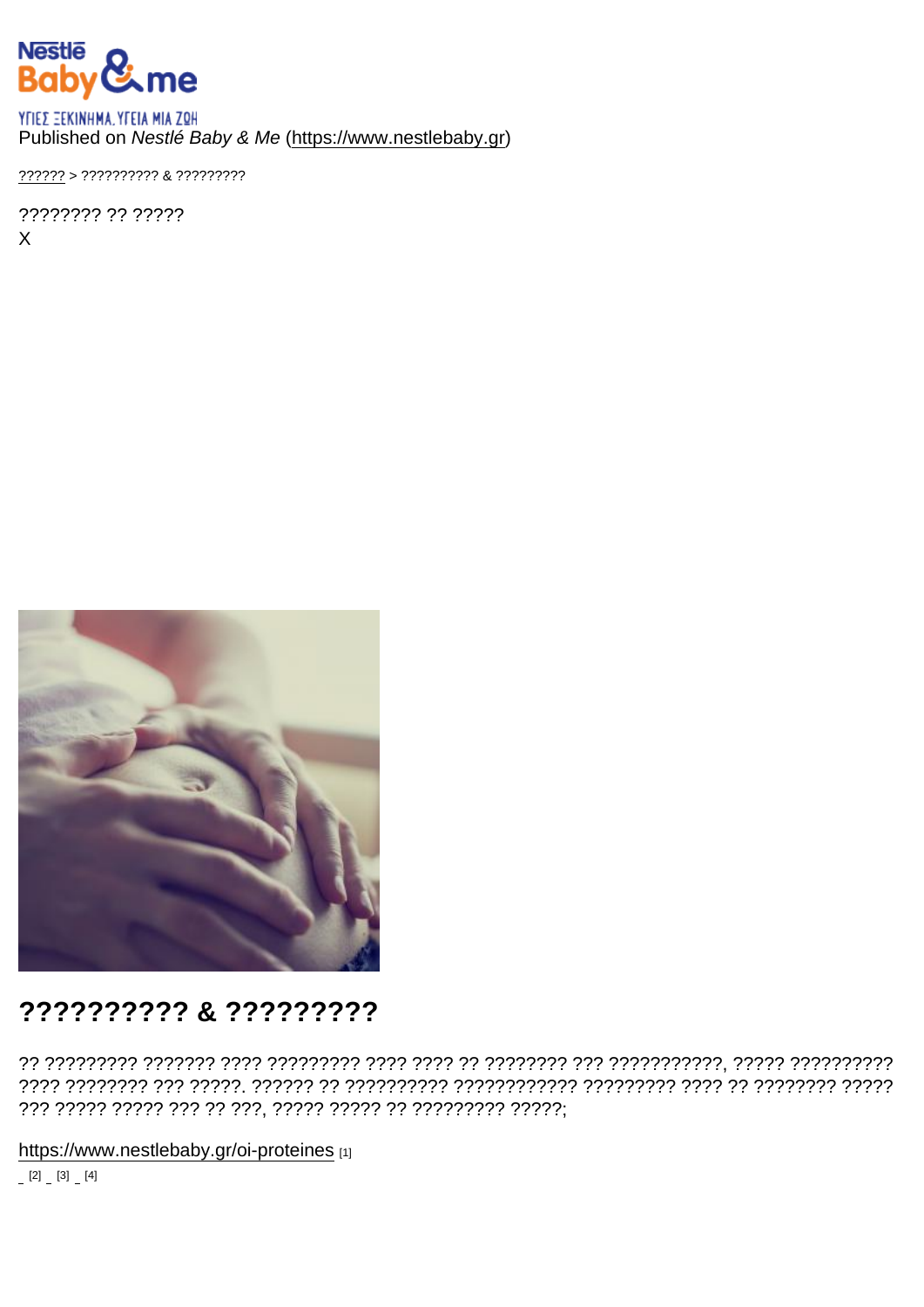## ?????????? & ?????????

?????. ??????????? 2nd, 2016

- 
- $\bullet$   $\frac{[5]}{?}$  ?????????? [1]
- $.77777777$

?? ?? ??????????? ?? ?????????